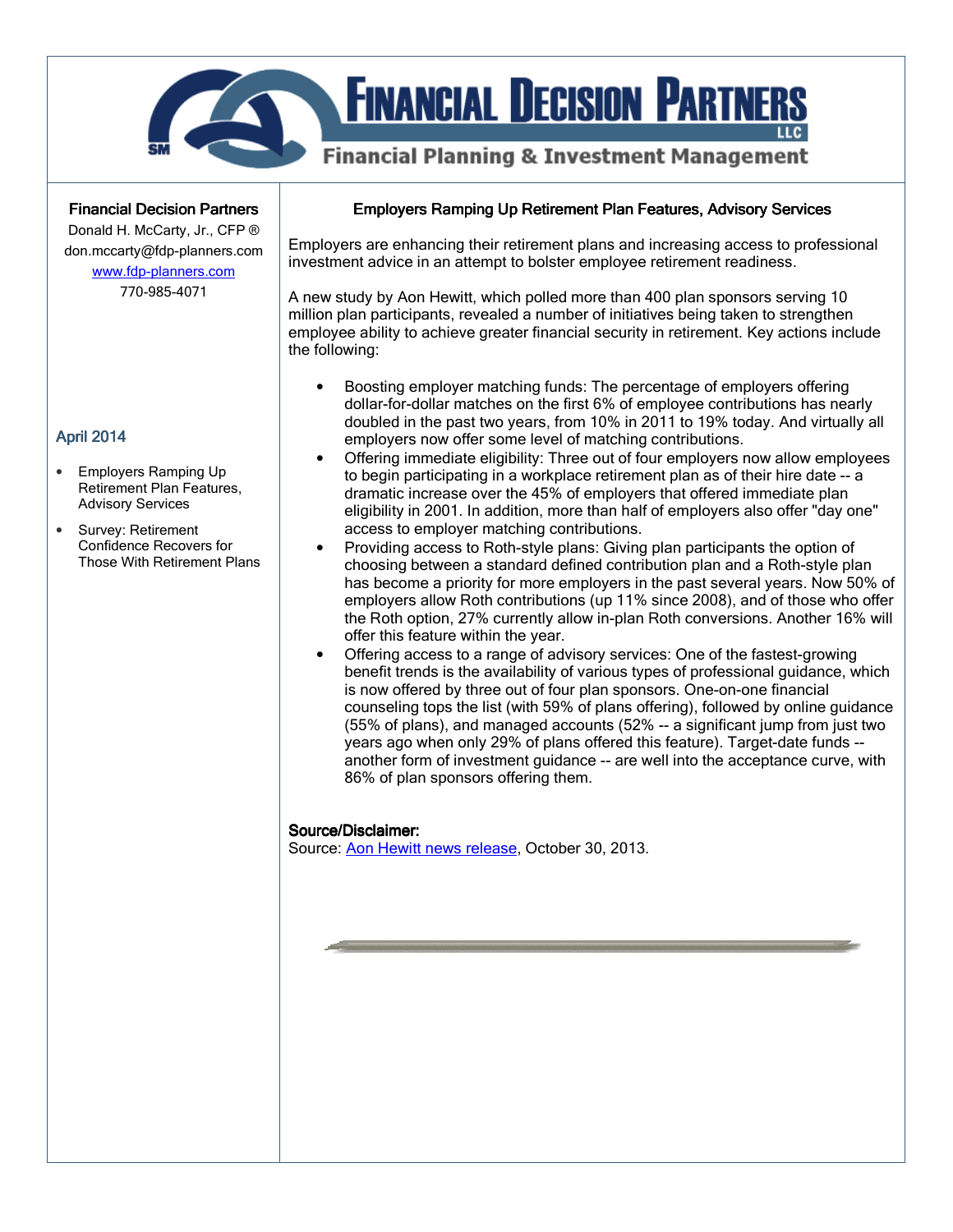# **Financial Decision Partners**

Donald H. McCarty, Jr., CFP ® don.mccarty@fdp-planners.com www.fdp-planners.com 770-985-4071

#### Providing Vision, Service, & Pathways Securing Your Future<sup>SM</sup>

#### Survey: Retirement Confidence Recovers for Those With Retirement Plans

The Employee Benefit Research Institute's (EBRI) annual *Retirement Confidence* Survey found a marked increase in retirement confidence among workers with higher household incomes who also participate in one or more retirement plans -- including defined contribution plans, defined benefit plans, and/or IRAs.

Specifically, more than half (55%) of survey respondents are now very or somewhat confident about having enough money to live comfortably in retirement. The number of workers who are "very confident" rose from 13% in 2013 to 18% this year, while 37% said they were "somewhat confident." The number of workers who are "not at all confident" stayed statistically unchanged from last year at 28%.

#### Confidence Tied to Retirement Plan Participation

Not surprisingly, the level of worker confidence seems to have a direct correlation to retirement plan participation. Commenting on the trend in a press release, Jack VanDerhei, research director at EBRI said, "workers reporting they or their spouse have money in a defined contribution plan or IRA or have a defined benefit plan from a current or previous employer are more than twice as likely as those without any of these plans to be very confident (24% with a plan vs. 9% without a plan)."

In keeping with past results, current retirees' confidence in their ability to have a financially secure retirement exceeds worker confidence levels, with 28% saying they are very confident, up from 18% in 2013.

# Debt: A Major Obstacle to Saving

Citing reasons why they are not saving (or not saving more) for retirement, workers pointed to their current level of debt as a key obstacle. Among those who indicated debt was a problem for them, just 3% said they were very confident that they would have enough money to live comfortably throughout retirement, compared with 29% of workers who said that debt was not a problem for them. Overall, 58% of workers and 44% of retirees reported having issues with debt.

#### **Other Survey Findings**

Among the other findings in this year's survey:

Worker confidence in their ability to pay for various aspects of retirement has increased. More workers are "very confident" (29%, up from 25% in 2013) in their ability to pay for basic living expenses. In addition, the percentage of workers who are "not at all confident" about their ability to pay for medical expenses declined (24%, down from 29% in 2013), as did the percentage who were concerned about paying for long-term care services (32%, down from 39% in 2013).

Most workers have not done a retirement needs calculation. Just 44% of workers have tried to determine how much they will have to have saved by the time they retire in order to live comfortably in retirement. This statistic has remained relatively unchanged for the past decade.

Workers are far more likely to say they will work for pay in retirement than retirees actually work. Far more than half (65%) of current workers expect to work for pay after they retire, while in reality, just 27% of today's retirees actually are working for pay.

Few workers seek financial advice. Just 20% of workers report than they have obtained financial advice from a professional. Of those who did consult with a pro, 27% said they followed all of the advice, 36% followed most of it, and 29% followed some of it.